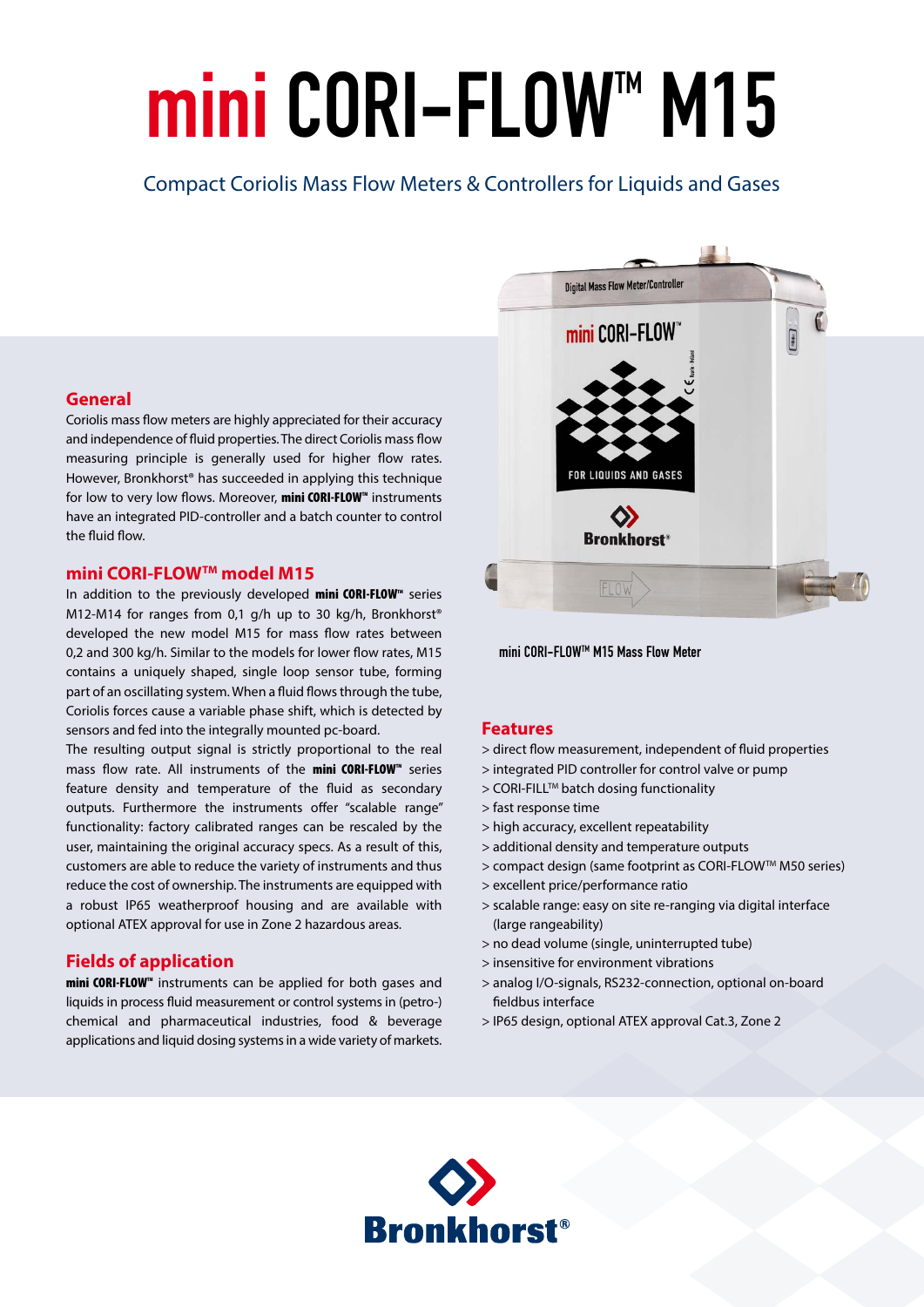# **Technical specifications**

# **Flow ranges**

| [q/h]<br>200<br>[kq/h]<br>5<br>[kq/h]<br>100 |  |
|----------------------------------------------|--|
|                                              |  |
|                                              |  |
|                                              |  |
| [kq/h]<br>300                                |  |
| 1:100                                        |  |
| >1:50                                        |  |
|                                              |  |

 $*$ <sup> $\Delta p$ </sup> = 1 bard for H<sub>2</sub>O

# **Mechanical parts**

| <b>Material (wetted parts)</b> | Stainless steel AISI 316 or equivalent;<br>Other materials on request |  |
|--------------------------------|-----------------------------------------------------------------------|--|
| <b>Process connection</b>      | Compression type or face seal couplings (welded)                      |  |
| Outer seals                    | Metal                                                                 |  |
| Weight                         | Meter: approx. 5 kg;                                                  |  |
|                                | Controller: on request                                                |  |
| Ingress protection             | IP65 (weatherproof)                                                   |  |
| Leak integrity                 | Outboard $< 2 \times 10^{-9}$ mbar I/s He                             |  |
| <b>Pressure rating</b>         | 100 har                                                               |  |

# **Dimensions Mass Flow Meter/Controller**



*The valve in this drawing is the C5I. Other valves have different shapes.*

| <b>Model</b> (values in mm) | A   | B   | C   | D   |
|-----------------------------|-----|-----|-----|-----|
| $M15$ (%" OD)               | 204 |     |     |     |
| $M15$ (%"VCR)               | 203 |     |     |     |
| $M15+COI$ (%"OD)            | 204 | 219 | 236 | 274 |
| $M15+COI$ (%" vcr)          | 203 | 219 | 236 | 271 |
| $M15+C21$ (%" OD)           | 204 | 219 | 236 | 274 |
| $M15+C21$ (%"VCR)           | 203 | 219 | 236 | 271 |
| $M15+C51$ (%" OD)           | 204 | 219 | 236 | 274 |
| $M15+C5I$ (%" VCR)          | 203 | 219 | 236 | 271 |
| M15+F033CI (1/4"OD)         | 204 | 283 | n/a | 338 |
| M15+F004AI (14"0D)          | 204 | 270 | n/a | 326 |
| $M15 + F004Al (14"VCR)$     | 203 | 270 | n/a | 319 |

# **Electrical properties**

| <b>Power supply</b>          | $+15$ 24 Vdc $+10\%$              |
|------------------------------|-----------------------------------|
|                              | Max. ripple recommended: 50 mV tt |
| <b>Power consumption</b>     | Meter: 3 W:                       |
|                              | Controller: max. 7W               |
| Analog output / command      | $05(10)$ Vdc or $0(4)$ 20 mA      |
|                              | (sourcing output)                 |
| <b>Digital communication</b> | Standard: RS232                   |
|                              | Options: PROFIBUS DP, DeviceNet™, |
|                              | Modbus-RTU, FLOW-BUS              |
| <b>Electrical connection</b> |                                   |
| Analog/RS232                 | 8-pin DIN male;                   |
| <b>PROFIBUS DP</b>           | bus: 5-pin M12 female;            |
|                              | power: 8-pin DIN male;            |
| DeviceNet™/Modbus-RTU/       | 5-pin M12 male                    |
| <b>FLOW-BUS</b>              |                                   |
|                              |                                   |

# **Performance**

| <b>Mass flow accuracy liquids</b> | $\pm$ 0,2% of rate                     |
|-----------------------------------|----------------------------------------|
| <b>Mass flow accuracy gases</b>   | $\pm$ 0.5% of rate                     |
| Repeatability                     | $\pm$ 0.05% of rate + [ZS x 100/flow]% |
| (based on digital output)         | $(ZS = Zero Stability)$                |

*Note: optimal accuracy will be reached after approx. 30 minutes after instrument power-up.* 

*The indicated accuracies are based on mass flow (e.g. g/h, kg/h, etc.). If the instrument will be used on volume flow (e.g. l/h, ml/min, etc) this will introduce an extra inaccuracy, based on the density (measurement).*

|                              | <b>Unit</b>                     | M15          |
|------------------------------|---------------------------------|--------------|
| Zero stability (ZS)*         | $\lceil q/h \rceil$             | $< +50$      |
| <b>Density accuracy</b>      | $\lceil \mathsf{kq/m^3} \rceil$ | $<$ $\pm$ 5  |
| <b>Temperature accuracy</b>  | [°C]                            | $\pm 0.5$    |
| Initial heating at zero flow | [oC]                            | $\leq 10$ ** |

*\* The zero stability is guaranteed at constant temperature and for unchanging process and environment conditions.*

*\*\* Total heating up of instrument depends on flow rate, heat capacity fluid, T amb., T fluid and cooling capacity.*

| <b>Mounting</b>               | In any position (attitude sensitivity<br>negligible)*** |
|-------------------------------|---------------------------------------------------------|
| Device temperature            | $070^{\circ}$ C:                                        |
|                               | for ATEX Cat.3, Zone 2 max. 50°C                        |
| <b>Typical meter response</b> | 0.2s                                                    |
| time $(\tau_{98\%})$          |                                                         |
| <b>Typical settling time</b>  | 1 s                                                     |
| controller (<2% of setpoint)  |                                                         |

*\*\*\* External shocks or vibrations should be avoided.*

*Note: Technical specifications in this brochure subject to change without notice.*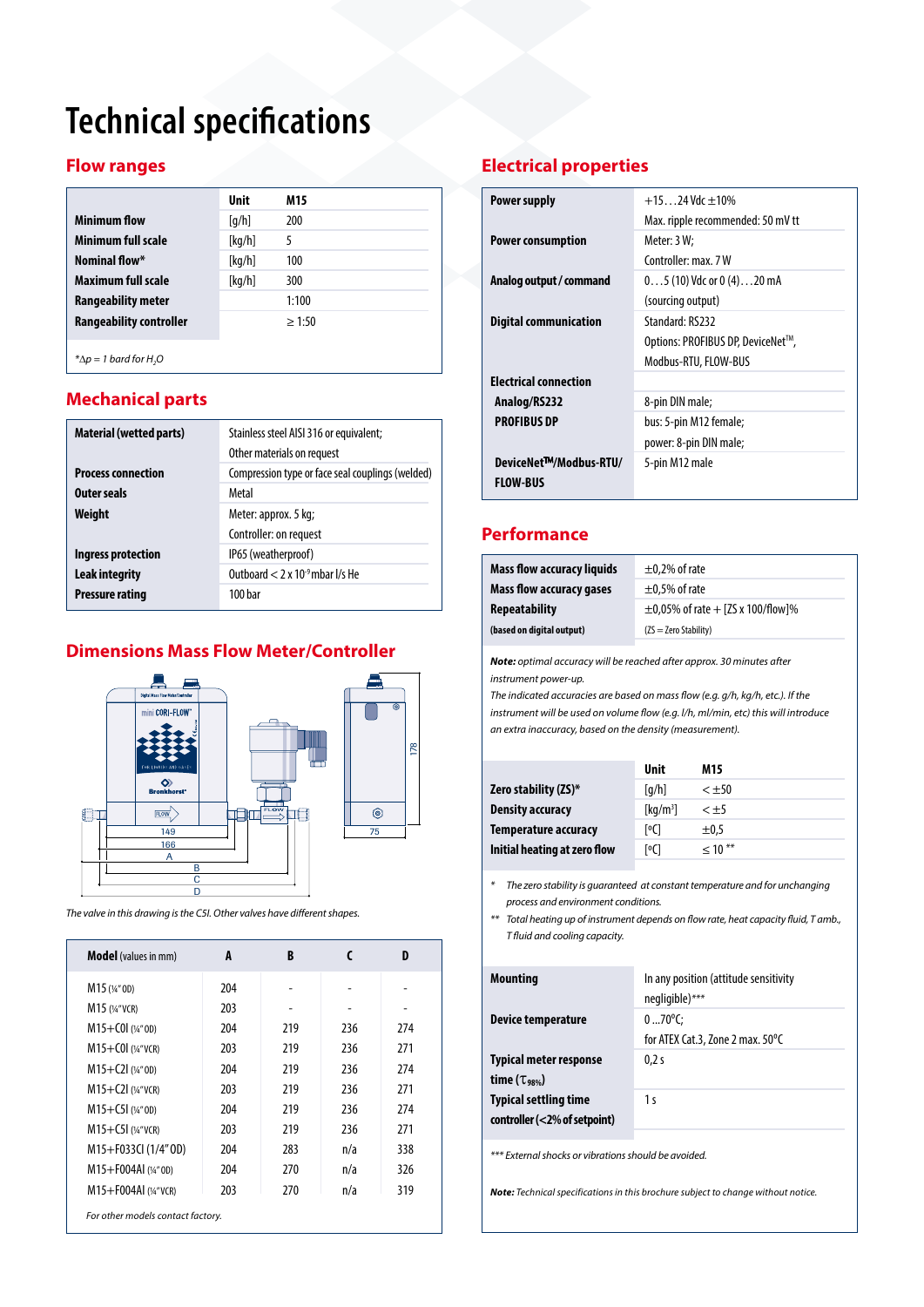# **Mass Flow Meter**

# **Capacities**

| <b>Model</b> | smallest range | nominal range | highest range* |
|--------------|----------------|---------------|----------------|
| M15          | $0, 25$ kg/h   | $1100$ kg/h   | $3300$ kg/h    |

*\* Maximum capacities depend on the available pressure difference across the mass flow meter, especially when used on gases.* 

#### **Application on gases**

In comparison with thermal mass flow devices, the Coriolis measuring principle offers the following advantages:

- no conversion factors (if scaled in units of weight)
- possibility to measure unknown fluids or variable mixtures
- can measure (super-) critical gases
- superior accuracy and response time

For gas flow applications, the mass flow accuracy is better than ±0,5% Rd. The trumpet graph below illustrates the total mass flow accuracy of an M15 Mass Flow Meter used on gas.



When engineering your process system for gases consideration must be given to the pressure drop across the flow meter and its associated piping.



# **Application on liquids**

mini CORI-FLOW<sup>M</sup> can be applied for most liquid types. The mass flow meters are fully metal sealed, controllers have a high performance elastomeric valve seat, made of Kalrez.

# **High accuracy**

Coriolis flow meters are unmatched in accuracy. When applied for liquids, the mass flow accuracy is better than  $\pm$ 0,2% Rd. The trumpet graph below illustrates the total mass flow accuracy of an M15 Mass Flow Meter used on liquid.





# **Calibration**

| <b>References</b>        | Verified by NKO, the Dutch calibration<br>organisation, and VSL traceable to Dutch and |
|--------------------------|----------------------------------------------------------------------------------------|
|                          | international standards                                                                |
| <b>Calibration fluid</b> | Multi-range calibration on H <sub>2</sub> O                                            |

*Specifications are based on reference conditions of 20°C. Technical specifications subject to change without notice*